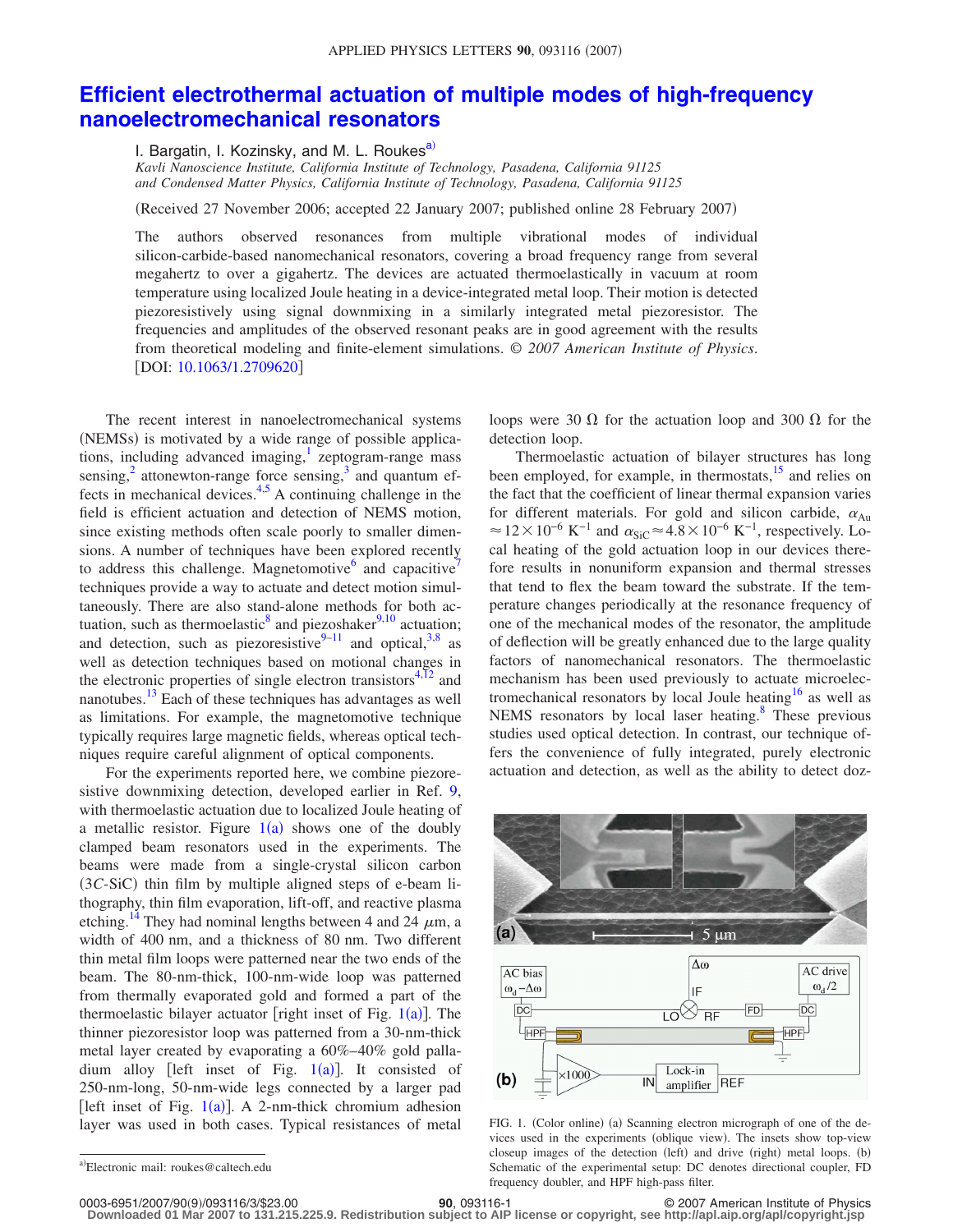<span id="page-1-0"></span>

FIG. 2. (Color online) Raw signal, referred to the preamplifier input, from a  $16-\mu$ m-long beam. The root-mean-square amplitudes of the drive and bias voltages are 22 and 118 mV, respectively. The inset shows both quadratures of the resonant response of the tenth out-of-plane mode (not shown in main panel) and the almost indistinguishable Lorentzian fit to the data.

ens of vibrational resonances of the same NEMS structure.

Figure  $1(b)$  $1(b)$  shows a schematic of the experimental setup. Periodic temperature variations at drive frequency  $\omega_d$  are induced by applying a drive voltage at half the frequency  $\omega_d/2$ to the actuation loop. An ac bias voltage of frequency  $\omega_d$  $-\Delta\omega$  is applied to the detection loop on the other end of the beam. The downmixed signal voltage at frequency  $\Delta\omega$  generated in the piezoresistor<sup>9</sup> is then amplified by a high-inputimpedance preamplifier and detected with a lock-in amplifier. Fractions of the drive and bias signals are split off with directional couplers and fed to a broadband frequency doubler and mixer to produce the reference signal for the lock-in amplifier. Commercial 3 MHz high-pass filters, followed by 10 dB attenuators (not shown), are inserted in the bias and drive channels to reduce the parasitic background and noise in the detected signal.

Figure [2](#page-1-0) shows the magnitude of the raw signal from a  $16-\mu m$ -long beam detected as both the drive and bias voltages are swept over a very wide range of frequencies while keeping the downmixed frequency constant at 95 kHz. The large peaks correspond to the first eight out-of-plane flexural modes of the beam. The small peak near the second large peak corresponds to the first in-plane mode. On resonance, both quadratures of the lock-in signal fit the Lorentzian curve shape very well (inset of Fig. [2](#page-1-0)). The noise floor of  $\approx$  3 nV/Hz<sup>1/2</sup> is largely due to the Johnson noise of the piezoresistor. The small background signal originates from the parasitic coupling between bias, drive, and detection channels and the slight nonlinearity of the piezoresistor and preamplifier response.

Table [I](#page-1-1) lists the frequencies of the first 17 vibrational modes of the  $16-\mu$ m-long device predicted from FEMLAB finite-element simulations, and also shows their measured frequencies and quality factors determined from Lorentzian fits. Discrepancies between predicted and observed frequen-

<span id="page-1-2"></span>

FIG. 3. (Color online) Efficiency of electrothermal drive and piezoresistive detection, normalized to that of the fundamental mode, for the first 12 outof-plane modes of the  $16$ - $\mu$ m-long beam. The stars show experimental data, while the connected symbols show the results of finite-element simulations excluding (circles) and including (squares) the effect of 40 MHz thermal rolloff. The inset shows the predicted shape of the 11th out-of-plane mode.

cies do not exceed a few percent for all modes if the intrinsic strain, which presumably arises during fabrication of multilayer structures, is taken into account. The agreement is excellent for the lower modes and deteriorates slightly only for the highest modes. We attribute this to the difficulty of realistically modeling the imperfect clamping of our beams at their ends. We observe many more resonance peaks above the resonance frequency of the 12th out-of-plane mode, up to a resonance at 1.094 GHz; however, these resonance peaks become progressively smaller and some of them overlap, which makes it difficult to identify the nature of the corresponding modes and fit the resonance peaks to Lorentzian curves.

Piezoresistive detection of motion relies on variation  $\Delta R$ in the resistance of the conducting loop, which in metals is mainly caused by the changes in the shape of the conductor.<sup>10</sup> The amplitude of the downmixed piezoresistive signal is approximately  $V_s \approx V_b \Delta R/(2R) = V_b g \langle \varepsilon_{xx} \rangle / 2$ , where  $V_b$  is the amplitude of the applied ac bias voltage,  $g$  is the effective gauge factor of the piezoresistor, and  $\langle \varepsilon_{xx} \rangle$  is the average longitudinal strain in the displacement transducer (coordinate axes are shown in the inset to Fig.  $3$ ). If the temperature variations induced by the actuation voltage are sinusoidal and resonant with the vibrational mode *n* at frequency  $\omega_n$ , the strain distribution in the piezoresistor is mostly determined by the corresponding mode shape,  $\mathbf{u}^{(n)}(\mathbf{r})$ , which specifies the vector displacement **u** of the infinitesimal volume element located at radius vector **r**. The amplitude of motion in steady state can then be deduced from the condition of balance between the energy dissipated by the nanomechanical resonator due to its finite quality factor and the mechanical work done by the time-varying thermal stresses induced in the drive loop:

<span id="page-1-1"></span>TABLE I. Predicted,  $f_{pred}$ , and experimental,  $f_{exp}$ , resonance frequencies, as well as quality factors in vacuum,  $Q_{exp}$ , for the lowest twelve out-of-plane (out) modes and lowest five in-plane (in) modes of a 16- $\mu$ m-long beam. In simulations, we assume the following material properties for the SiC layer: Young's modulus of 430 GPa, Poisson ratio of 0.3, mass density of 3.2  $g/cm<sup>3</sup>$ , (Ref. [17](#page-2-16)), and intrinsic tensile strain of 2.8×10<sup>-4</sup>. The strain value was varied to obtain the best fit to the experimental frequencies.

| Mode                                                                        |      |  |  |                                                              |  |         |         |      | 1 out 2 out 1 in 3 out 4 out 2 in 5 out 6 out 3 in 7 out 8 out 9 out 4 in 10 out 11 out 5 in 12 out |      |      |        |
|-----------------------------------------------------------------------------|------|--|--|--------------------------------------------------------------|--|---------|---------|------|-----------------------------------------------------------------------------------------------------|------|------|--------|
| $f_{\text{pred}}$ (MHz) 9.48 20.0 20.7 32.3 46.9 54.3 64.1 83.8 103 106 131 |      |  |  |                                                              |  |         | 158     |      | 166 187                                                                                             | 219  | 244  | 252    |
| $f_{\rm exp}$ (MHz) 9.52                                                    | 20.0 |  |  | 20.8 32.3 46.8 54.0 63.9 83.5 103                            |  | 107 132 | 160 167 |      | 190                                                                                                 | 223  | 243  | 258    |
| $Q_{\rm exp}$                                                               |      |  |  | 12000 7750 3110 5570 4410 2630 3620 3220 2210 2950 2700 2510 |  |         |         | 1740 | 2190                                                                                                | 1970 | 1760 | - 1660 |

**Downloaded 01 Mar 2007 to 131.215.225.9. Redistribution subject to AIP license or copyright, see http://apl.aip.org/apl/copyright.jsp**